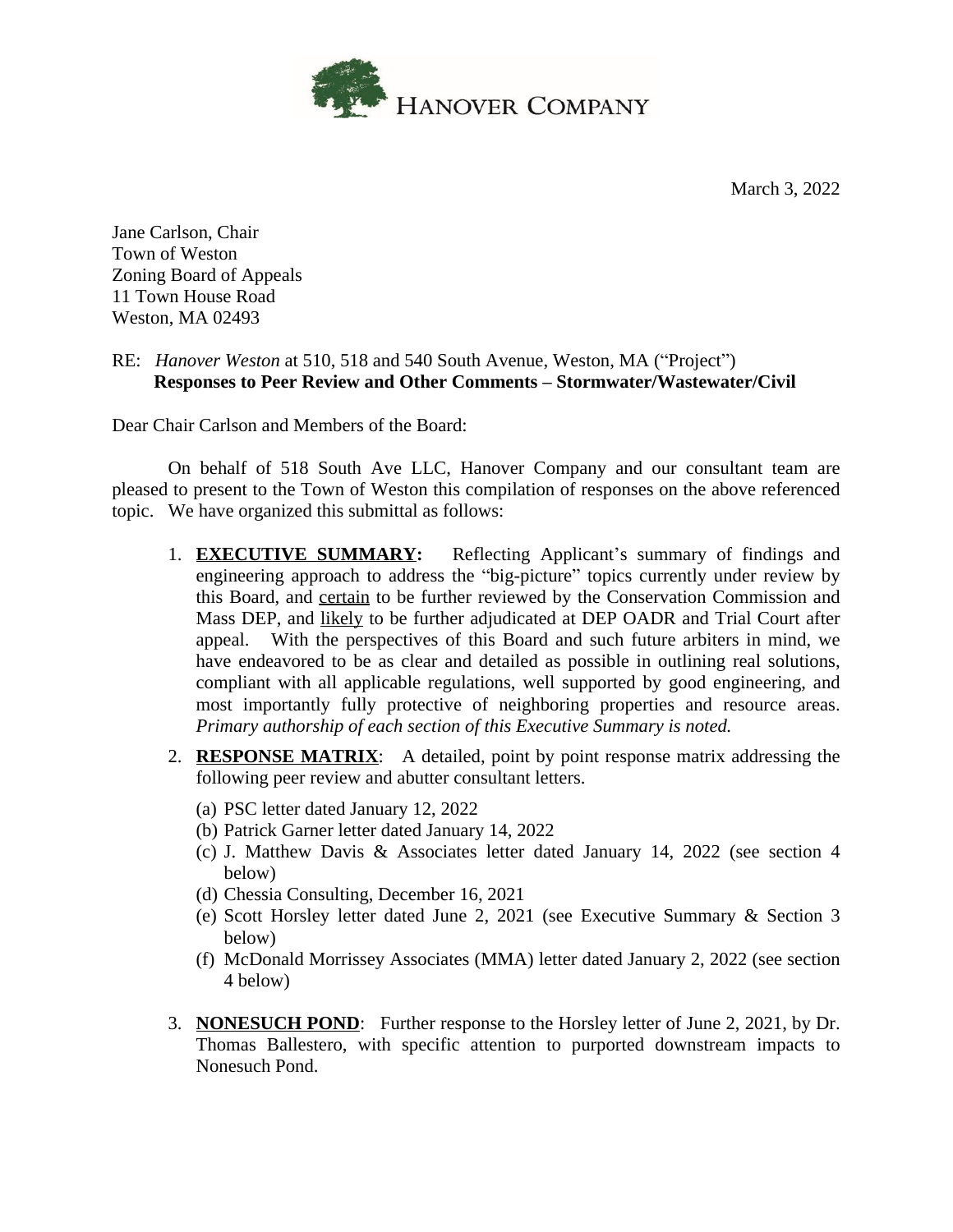- 4. **MOUNDING**: Response to both Matt Davis and MMA letters, slides and testimony on Mounding by Founding Principal Charlie Head and Vern Kokosa, PE of Sanborn Head, and Dr Thomas Ballestero
- 5. **APPENDICES**: StreamStats Data and USDA Test Pit Logs

This response gives rise to plan modifications applicable to stormwater design (see executive Summary, Section II) which, along with all supporting data and revised ModFlow, will be duly filed with the Board in late March.

Copies of this response have been provided electronically to John Field for inclusion on the Town's website and distribution to peer reviewers and other interested parties. Likewise, we have copied counsel to the abutters. We look forward to further addressing these topics at the next scheduled hearing on March 8, 2022. Please contact me if additional information would be helpful in advance of the hearing.

Sincerely, **Hanover Company**

Pagal

David S. Hall Regional Development Partner

cc. John Field Jonathan Witten, Esq Daniel Hill, Esq. Luke Legere, Esq.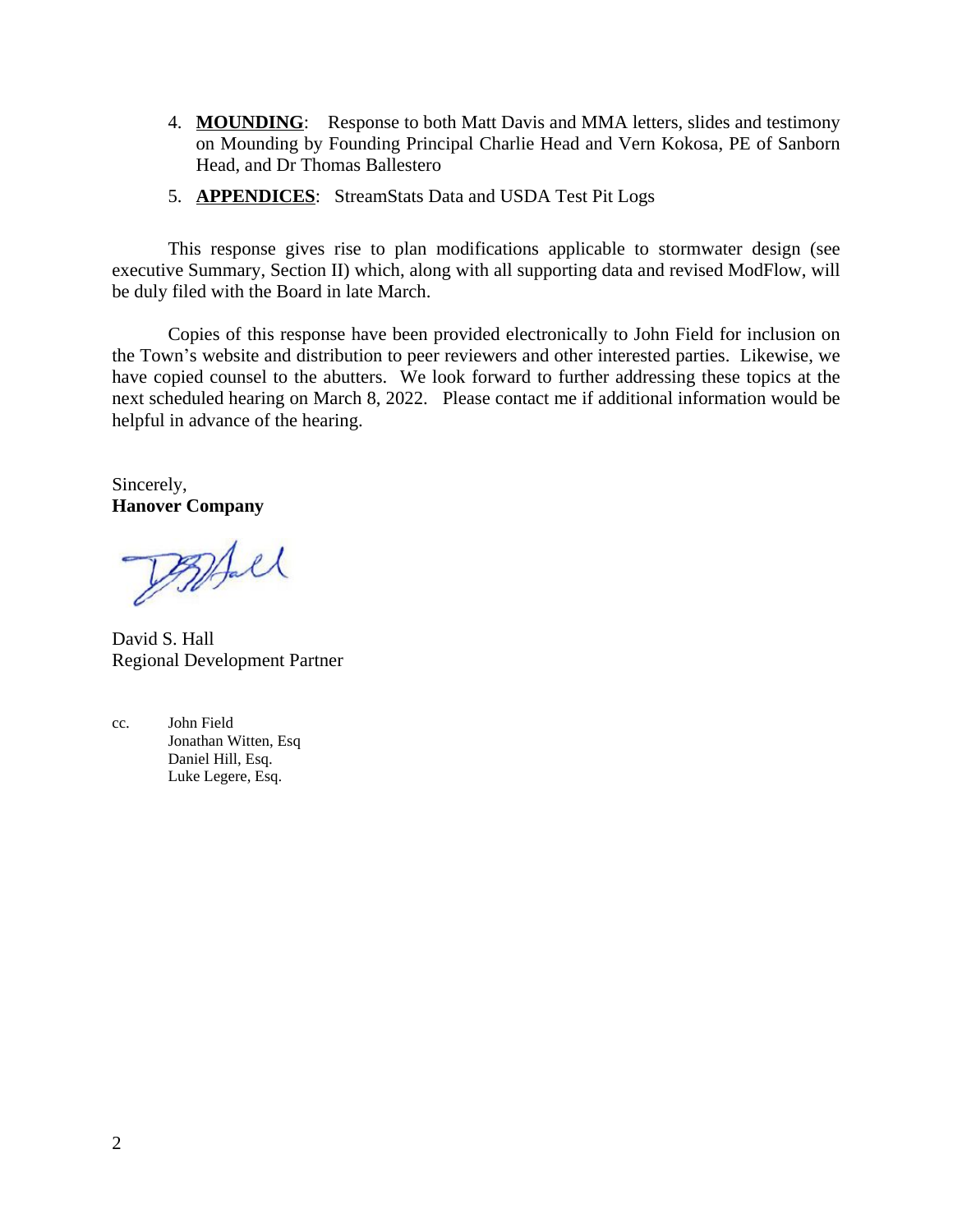## **1. EXECUTIVE SUMMARY Stormwater/Wastewater/Civil**

## I. **Seasonal High Groundwater Measurement for Mounding Model for Subsurface Recharge Area #1** *(by Dr. Thomas Ballestero and Robert Gemma, PE)*

Considerable discussion has taken place amongst the various experts relative to the appropriate Estimated Seasonal High Groundwater (ESHGW) elevation for Subsurface Recharge Area #1 based on the extensive soil testing conducted within the limits of the system. Despite the definitive soil test results and analysis performed within the limits of Subsurface Recharge Area #1, your peer review consultants, as well as the abutter's consultants, insisted that the ESHGW elevation should be based upon an older test pit evaluation that was outside and upgradient of the recharge area, and within an area of the site that was disturbed with an old tennis court. To definitively resolve this question, on February 9, 2022, we conducted yet another soil evaluation, excavating two test pits; one in the northwest corner of the recharge area and a second test pit in the former tennis court. The test pit within the confines of Recharge Area #1 re-affirmed the results of the other tests within the confines of the system, both in terms of soil type and ESHGW. This test pit evaluation was observed and confirmed by Patrick Garner on behalf of the Town, as well as Dr. Thomas Ballestero and Robert Gemma, PE. In addition, on this same day, another soil evaluation was performed in the clay tennis court proximal to the location of the two older test pits that reviewers Mobile and Davis believed should be included. As expected, this test pit encountered coloration within a buried subsoil layer below fill material that was not indicative of the ESHGW elevation preferred by these reviewers. The additional soil exploration previously mentioned in the footprint of the proposed infiltration system obviates the inclusion of any test pit information from the area of the clay tennis court and validates the ESHGW elevation used by the applicant for the stormwater Recharge Area #1 as 215.3 feet.

#### II. **Additional Stormwater Storage Chambers** *(by Nate Cheal, PE)*

Our findings summarized below on the mounding analysis indicate quite clearly that any concerns with respect the Project's potential impact on the adjacent resource area are remote, highly unlikely and of no consequence to water levels, water quality and flora & fauna within the resource area when compared to the pre-development condition. Nonetheless, Applicant has agreed to bear the significant additional expense of expanding the underground storage system along the west side of the building and adding two (2) additional stormwater storage chamber systems (at locations to be shown on plans) to once and for all ensure that the mound heights as modeled do not constitute any potential "break-out" condition on the bank above the resource area and the hydrology now mimics the pre-development condition (as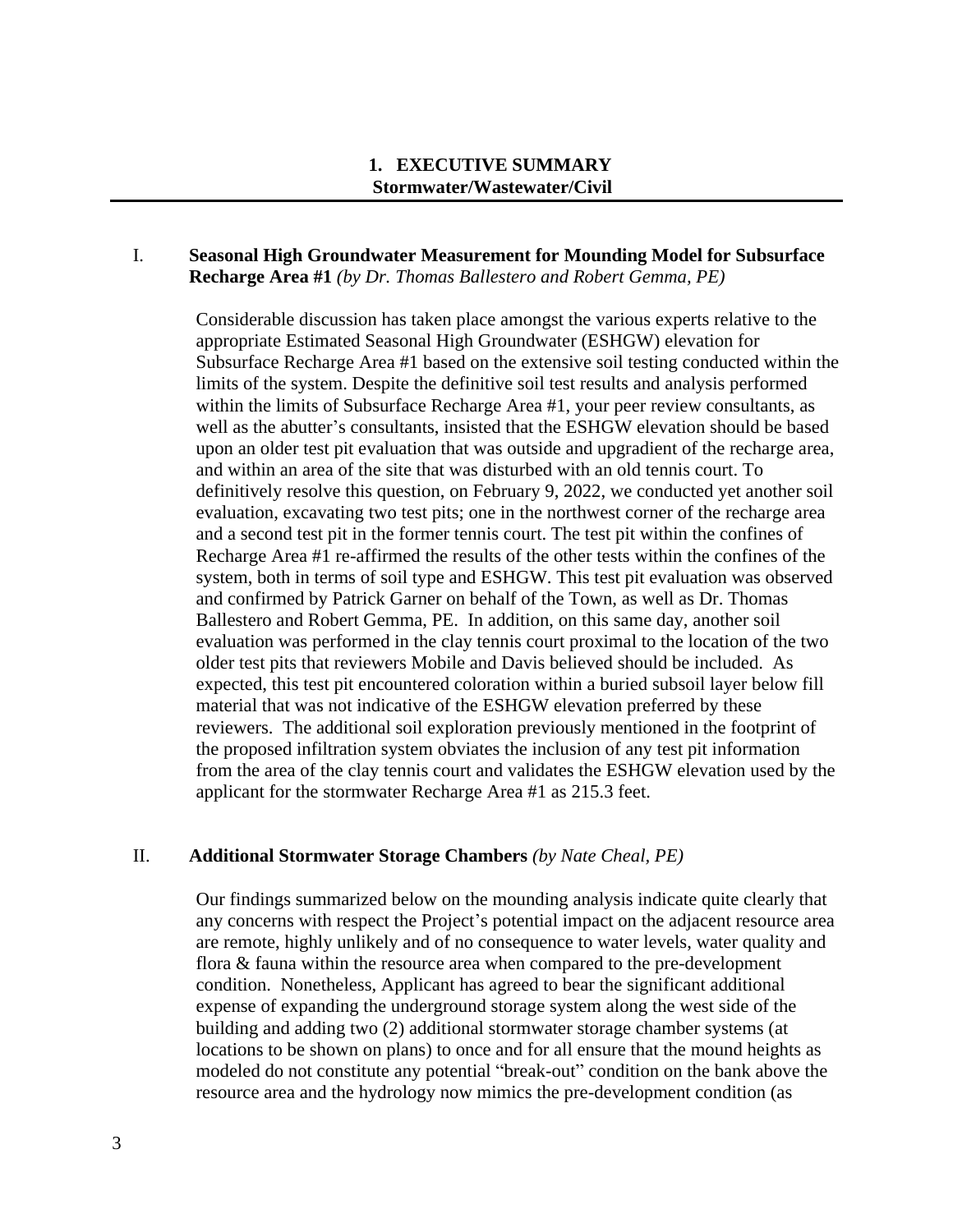witnessed during tropical storm Ida). In particular, the additional storage is provided upstream of the three (3) recharge systems. The additional storage slowly meters out stormwater prior to it flowing into the recharge systems. The recharge systems can operate over a longer period and infiltrate stormwater to groundwater in a uniform manner. Additionally, this design change renders other concerns raised by peer reviewers and abutters moot, as described below.

## III. **Mounding Analysis Requirements** *(by Charlie Head, Vern Kokosa, PE, and Robert Gemma, PE)*

While we have discussed mounding methods during past public hearings, we reiterate here that the groundwater mounding analysis is required, under applicable MADEP design guidelines for small wastewater treatment facilities, to determine the surcharge on the water table that develops *under the wastewater soil absorption system (SAS)*, for the sole purpose of demonstrating that a four-foot separation between the bottom of the SAS and the mounded water table is maintained.

Because the stormwater infiltration systems are designed with at least four feet of separation between the ESHGW elevation and the bottom of the stormwater infiltration systems, the Massachusetts Stormwater Handbook does not require a groundwater mounding analysis of the stormwater systems. The modeling of the stormwater systems was performed to calculate stormwater effects on the wastewater effluent mound.

We have, based on your peer reviewer's comments and in the spirit of cooperation, performed much more extensive groundwater mounding analyses than MADEP normally requires. These analyses extended far beyond what is typically required for Projects of a similar scope. These analyses looked specifically at the seepage line that would form under the design mounding condition downslope of the infiltration systems. We conclude that under the DEP-required design condition, there is no difference between pre- and post-development conditions at the edge of the wetland. The wetland will continue to function as it has pre-development during the design conditions required by DEP. We also analyzed the potential effects of building foundation and retaining wall foundations on the groundwater mound and conclude that retaining wall foundations and building foundations will have no effect on the groundwater mounding.

#### IV. **Stormwater and Wastewater Breakout** *(by Robert Gemma, PE)*

Previous hearings have devoted an inordinate amount of time to discussing the potential for and the impacts of water "breakout" along slopes, be it stormwater, treated wastewater, or some combination of the two. It should be recognized that the wetlands to the east of the site are wetlands because groundwater naturally breaks out here. The abutters' consultants, and to a lesser extent your peer reviewers, opine that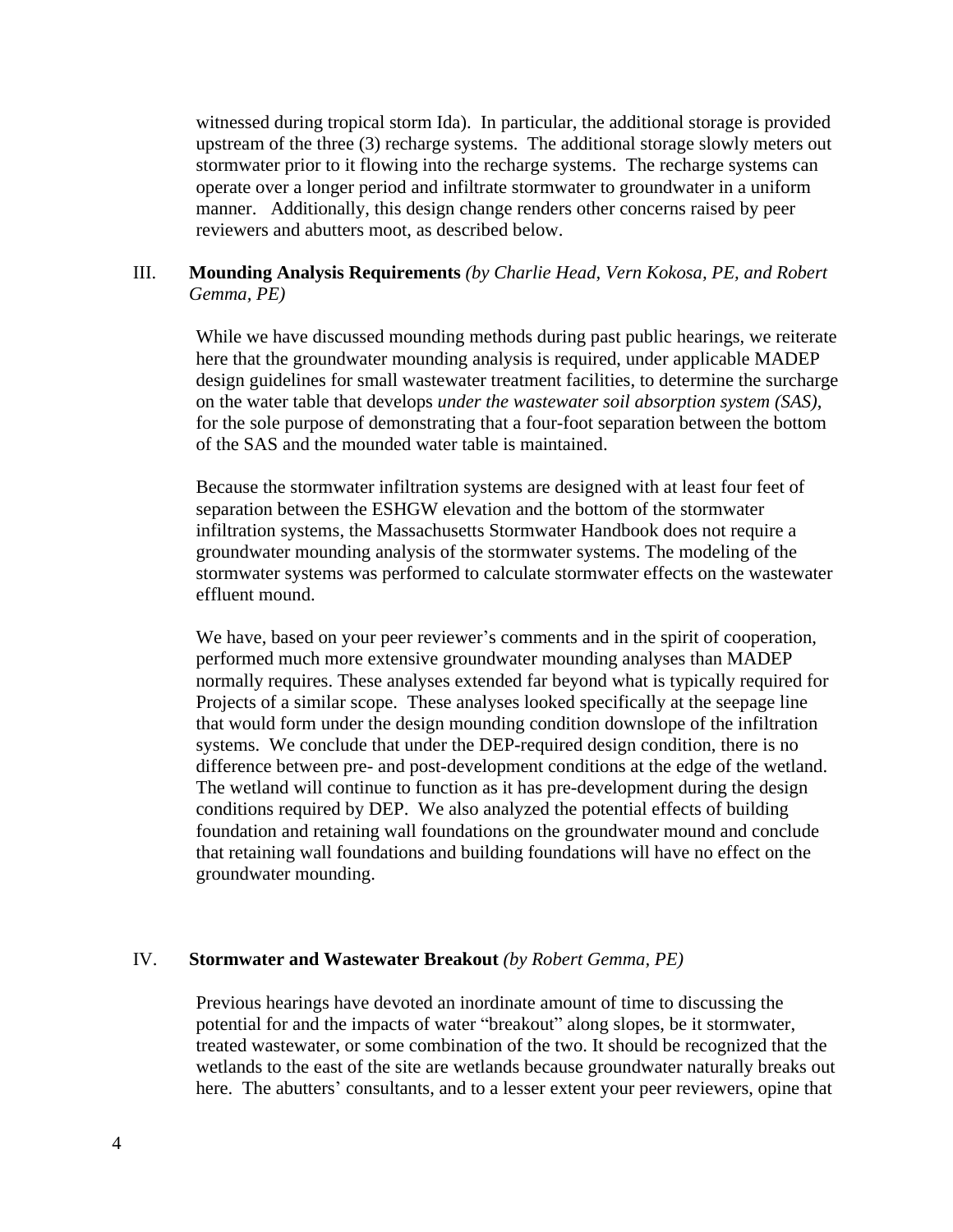if water indeed does breakout along a slope, it will flood the wetland and permanently alter the wetland hydrology, adversely impacting the flora and fauna of the wetland, or even down-gradient water bodies such as Nonesuch Pond. This is, in our opinion, an issue that is more manufactured than real, and is largely a red herring. There are several reasons that my team and I have reached this consensus:

First, the employed groundwater model was developed to estimate groundwater mounding impacts under the leaching field and stormwater systems and nearby, not to estimate groundwater levels at and near the wetland. To use the groundwater model to predict breakout (the model predicts a groundwater elevation, and that is compared to the ground elevation) is not suitable because a model boundary condition is too close to the location where seepage estimates are desired: groundwater predictions proximal to a boundary condition primarily reflect the boundary condition. While our experts have adjusted the MODFLOW model to better represent the wetland locations, the model does not simulate the varying watershed surface runoff inflows of stormwater runoff from a large watershed to these same wetlands during these same design events.

Second, any consideration of wetland hydrology and long-term changes should focus on the common infiltration characteristics of the proposed site. The inspection of the extreme conditions in the assessment of break-out is far from a common event and is not representative of long-term wetland hydrology. Under the prior design (e.g., no additional storage) to the extent that any water breakout along a slope would have occurred, it happens for a few hours during an extreme storm event, the 10-year, 24 hour storm, during very high groundwater conditions that are maintained fictitiously high for 90 consecutive days, all during a period of very high wastewater flow. Under even this extreme condition, it could result in the release of a few thousand gallons of water (less than 0.01 acre-feet) into a wetland body that has an approximate area of 12-acres, that can store up to 35-acre-feet of water. The resulting increase in the water level within the wetland from such an occurrence is approximately 1/64<sup>th</sup> of an inch. And, as noted, this condition is incredibly rare. Clearly, this would have imperceptible impact on the wetland hydrology and the health of the wetland plant community because it is an extremely rare occurrence: the use of this extreme event is solely to understand mounding of groundwater at or near the infiltration systems and not for wetland hydrology. However, if this breakout is considered unacceptable, adding stormwater storage to the site, and allowing the stormwater to flow to the infiltration areas in more than 60 hours, completely removes any such breakout.

Third, any such water breakout (again, under the prior design) would have had no impact on downstream water quality, including Nonesuch Pond by the Rivers School Campus. Mr. Scott Horsley, a consultant to the abutter's group, has opined, without providing any substantive analysis, that water breaking out of the slope will be nutrient-laden because of the wastewater treatment plant, and will result in adverse impacts to Nonesuch Pond. To bolster this argument, Mr. Horsley states that the discharge from the plant, at 25,000 Gallons per Day (GPD), dwarfs the negligible low flows in the intermittent stream that occur during summer months, thereby polluting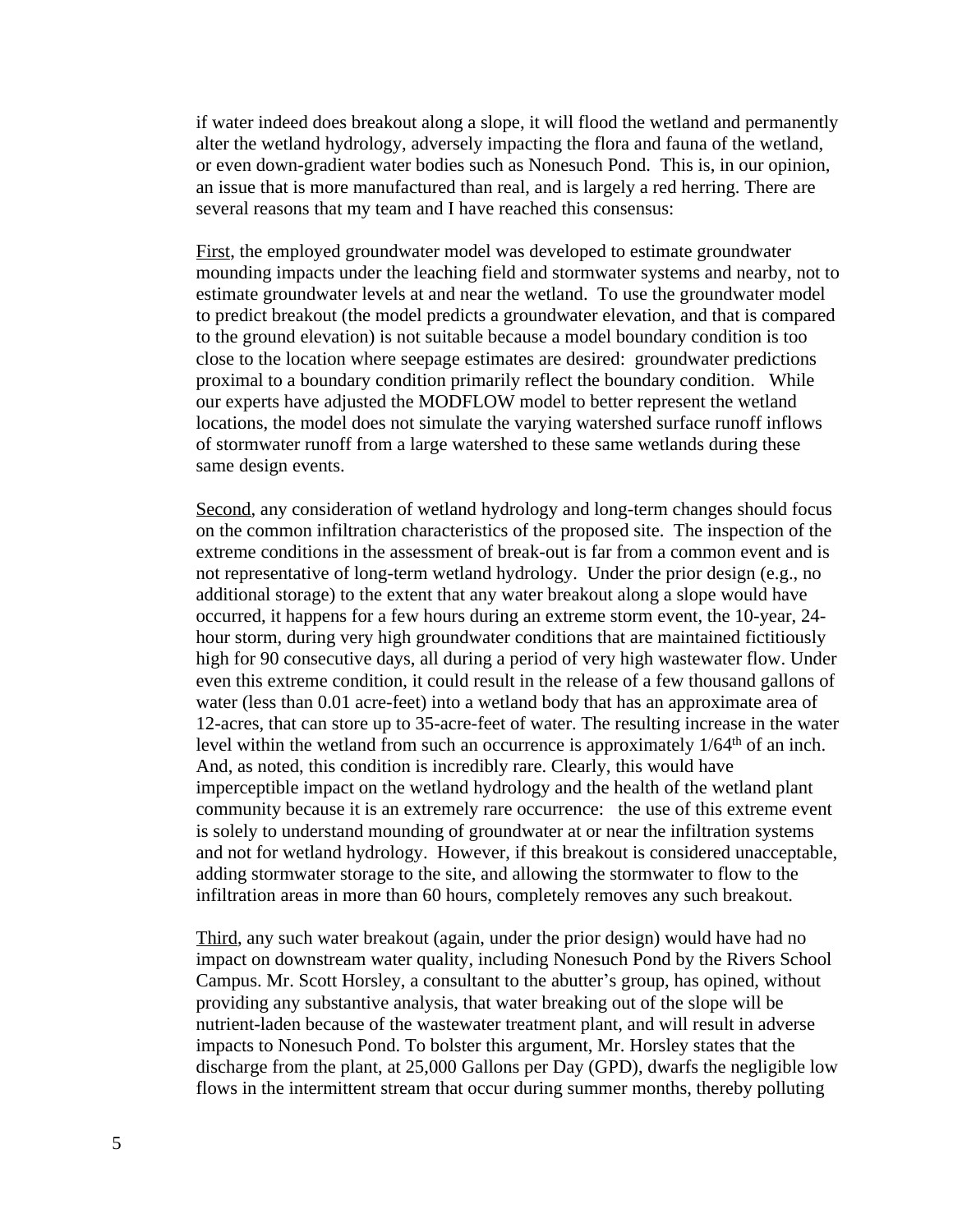the stream with phosphorus and nitrates. This is a preposterous argument, one that uses an apples and oranges comparison to reach a flawed conclusion. As noted earlier in this discussion, any water breakout that occurs happens during a rare, extreme event, the ten-year year storm, and only for a few hours during that event. The stream flow during that event is not, however, a trickle, as the flow in the stream for a 10 year storm is 46 cubic feet per second (CFS), or 29,741,760 GPD. Thus, when a 10 year storm event occurs, the flow from the wastewater plant is equal to 0.09 Percent of the stream flow. Even were all the treated wastewater to break out of the slope and flow into the stream, the concentration of phosphorous and nitrates would be diluted beyond detection. It is also of note that when the stream is in a low flow, summer condition, groundwater levels are also at their lowest, so water breakout along a slope is not a legitimate concern.

Fourth and finally, despite our concerns that the review of groundwater mounding has entered into a unprecedented level of micro-management, we have further adjusted our stormwater management design to further mitigate any potential impact, real or alleged, from the wastewater and/or stormwater systems. Specifically, we have adjusted the flow distribution from the Project impervious surfaces to the three infiltration systems to limit the mound development under each of the infiltration systems. Additionally, and at great expense, we have added sub-surface storage tanks that will detain stormwater water and allow discharge to the infiltration systems over a longer period of time. This reduces the peak rate of stormwater discharged into the infiltrations systems and in turn reduces the groundwater mound height that develops. While our consultants are of the opinion that this "belt and suspenders" approach is unnecessary, we have included this component as one more indication of our commitment to address concerns raised during the public hearing.

#### V. **Setbacks & Compliance with Applicable Regulations** *(by Robert Gemma, PE)*

Mr. Chessia, a consultant retained by the abutters has consistently misstated governing regulations, asserting that the Project design fails to meet MADEP regulatory requirements for setbacks to wastewater absorptions systems and stormwater infiltration systems. In particular, he has asserted that guidance provided in "Guidelines for the Design, Construction, Operation, and Maintenance of Small Wastewater Treatment Facilities with Land Disposal" are regulations that must be met in order to comply with MADEP requirements. This is simply false. The referenced document is purely guidance and does not carry the weight of regulations. Our attorneys direct the Board to *Northbridge v. Natick, et al.*, 394 Mass. 70, 76 (1985), in which the Supreme Judicial Court held that while an administrative agency has the power to set guidelines "such policy statements do not have the legal force of a statute or regulations." Moreover, the Housing Appeals Committee has held that DEP's guidance documents are state standards and are not local requirements and thus are not a local concern outweighing the need for affordable housing. *See Matter of Weiss Farm Apartments, LLC and Town of Stoneham Zoning Bd. Of Appeals,* HAC No. 2014-10, slip op. at 31 (March 15, 2021).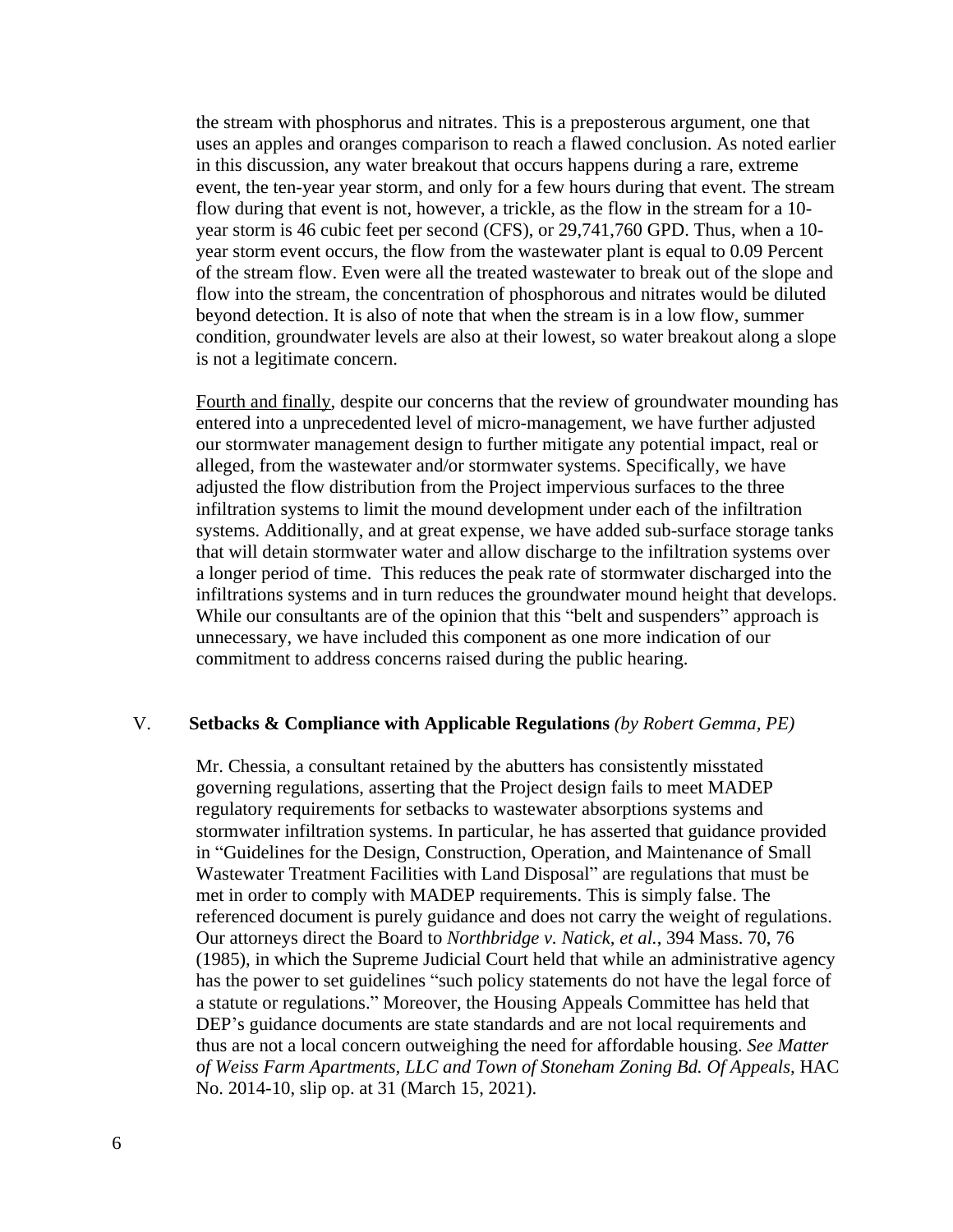The setback requirements for wastewater leaching field, or soil absorptions systems (SAS), are set forth in 314 CMR 5.00 and 310 CMR 15.00. The Project as proposed is fully compliant with these regulations without exception. Moreover, compliance with these regulations will be reviewed and conditioned by MADEP, the permitting authority for the wastewater treatment system.

Similarly, Mr. Chessia misstates the regulatory status of the MADEP Stormwater Management Handbook (SMH). The SMH is also a guidance document and does not carry regulatory weight. The Regulatory requirements for Stormwater Management are provided in 310 CMR 10.05 (6), and they do not include the guidance document setback requirements that Mr. Chessia refers to as regulations. Mr. Chessia has simply mis-represented this issue to the Board. Our design will fully satisfy the stormwater regulations stipulated in 310 CMR 10.00, without exception.

## VI. **WWTP and Soil Absorption System Design** *(by Todd Chaplin, PE and Robert Gemma, PE)*

The WWTP and its associated subsurface sewage absorption system (SAS) will fully comply with the requirements of 314 CMR 5.00 (Groundwater Discharges) and 310 CMR 15.00 (Title 5). The plant will be a modern, state-of-art system that will be both permitted and monitored by MADEP. The plant will meet discharge permit limitation for nitrates of 10 PPM. Phosphorous discharge is another red herring issue raised by abutters; phosphorous discharged in a SAS binds with soil particles and does not pose a threat to nearby receiving waters.

As has been stated numerous times, for this Project to move forward, MADEP must review the plant and SAS design and issue a permit with discharge limits that protect the environment. This is a state-level permit, not subject to review during the comprehensive permit proceedings with the ZBA.

## VII. **Wetland Alteration** *(by Robert Gemma. PE)*

Wetland impacts from potential water breakout along the slope above the wetland were discussed in Paragraph III. Adding a bit more context to that discussion, we note that the watershed contributing flow to the intermittent stream/wetlands, at the southerly end of this property, has an area of about 262-acres, compared with the Project area of 9.5-acres. The Project site thus constitutes less than 4 percent of the contributing watershed. Within the Project site, approximately 6.5-acres will be altered by the Project and the remaining 3-acres will remain untouched. The Project will only impact approximately 2.5 percent of the contributing watershed, measured at the terminus of the property.

Rainfall over the watershed remains constant over the watershed in both the predevelopment and post-development conditions. Assuming an annual rainfall of about 44-inches, the precipitation water supplied to the watershed is 961-acre-feet of water annually.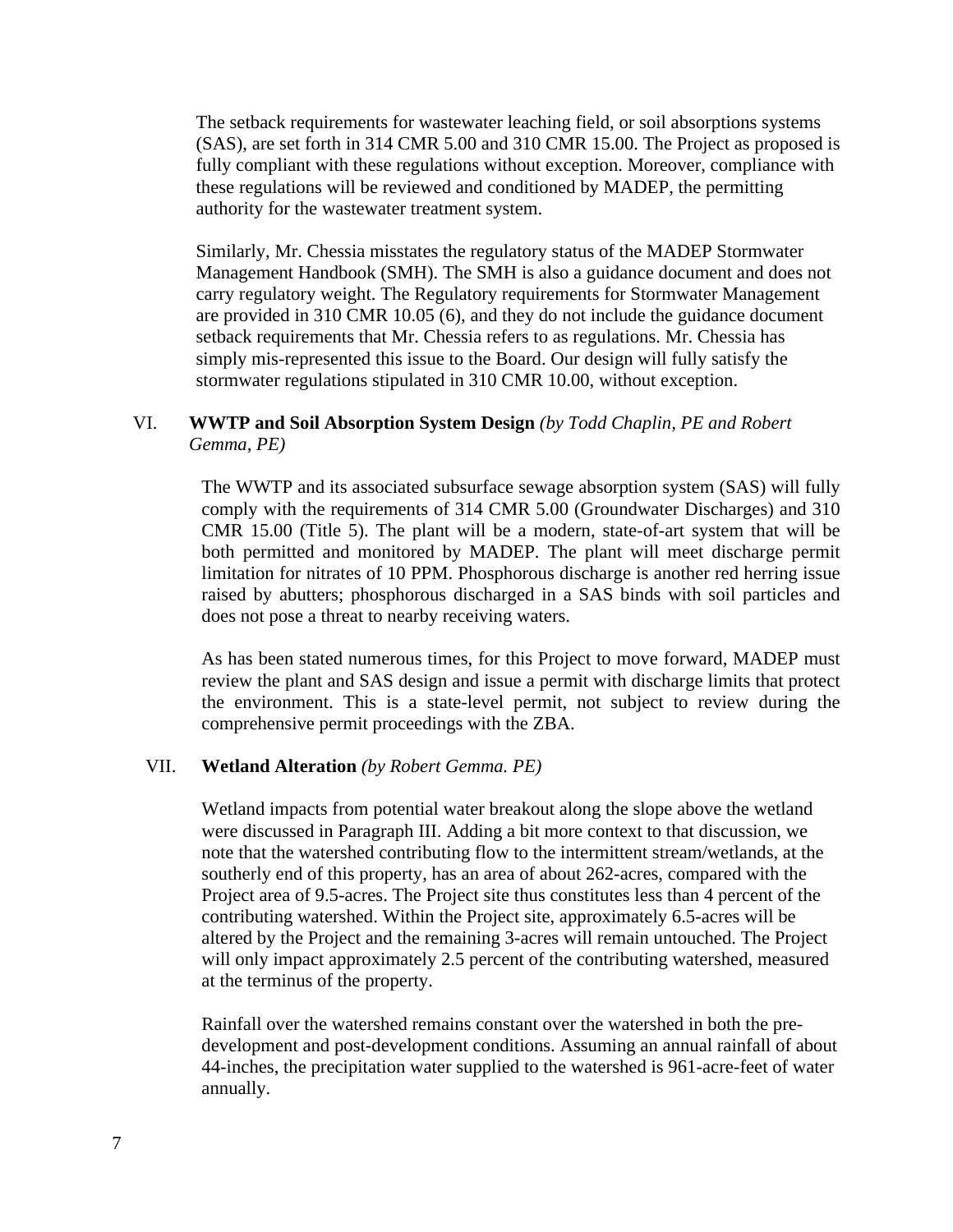The stormwater management systems have been designed so that groundwater recharge and surface water runoff in the pre- and post-development conditions are closely matched.

The only variable, therefore, that can alter wetland hydrology is the additional water introduced into the watershed by the Project's wastewater, which is a derivative of the potable water supplied by the MWRA system via the Norumbega Covered Storage Reservoir. This water is in essence a cross-basin transfer from the Connecticut River basin to the Charles River Basin.

On an annual basis, the wastewater plant will divert 28-AF of water into the watershed, an increase in the hydrologic budget of 3 percent. This water, through the SAS, is directed into the ground to replenish groundwater supplies, rather than as a direct surface discharge. However, if one made the absurd assumption that the SAS completely failed and all treated wastewater ran over the ground surface and into the wetland daily, this will divert 3342 cubic feet of water per day into the wetland system. The water elevation within the wetland is controlled by a hydraulic culvert located on a private driveway at 451 Wellesley Street. The wetland area above the controlling culvert is approximately 12.1-acres. With this total failure of the wastewater SAS, water levels within the wetland would rise by 0.076-inches, or 1/132 inches. Clearly this is an unmeasurable and undetectable impact.

Also worthy of consideration is the fact that nearly every residential and commercial property in Weston receives its potable water from the MWRA system. As a result, every time a water tap is turned on in Weston, a cross-basin water transfer occurs, subtracting water from the Connecticut River basin and adding water to the Charles River basin. The Hanover-Weston Project is therefore not unique in this regard.

## VIII. **Project Scale in the Context of Nonesuch Pond** *(by Robert Gemma. PE. See also Ballestero letter, section III)*

Mr. Horsley, a consultant to the abutters, has repeatedly raised the question of potential impacts of this Project on Nonesuch Pond. He has done so with speculative theories that have lacked substantive data and supporting analysis.

To put this question in context, my team has reviewed the scale of this Project within the Nonesuch Pond watershed.

The Nonesuch Pond watershed, measured at the outlet of the pond into Bogle Brook at Winter Street, has an area of 2.97 Square Miles (SM) or 1901 acres. The Project site, at 9.5-acres, constitutes 0.5 percent of the contributing watershed.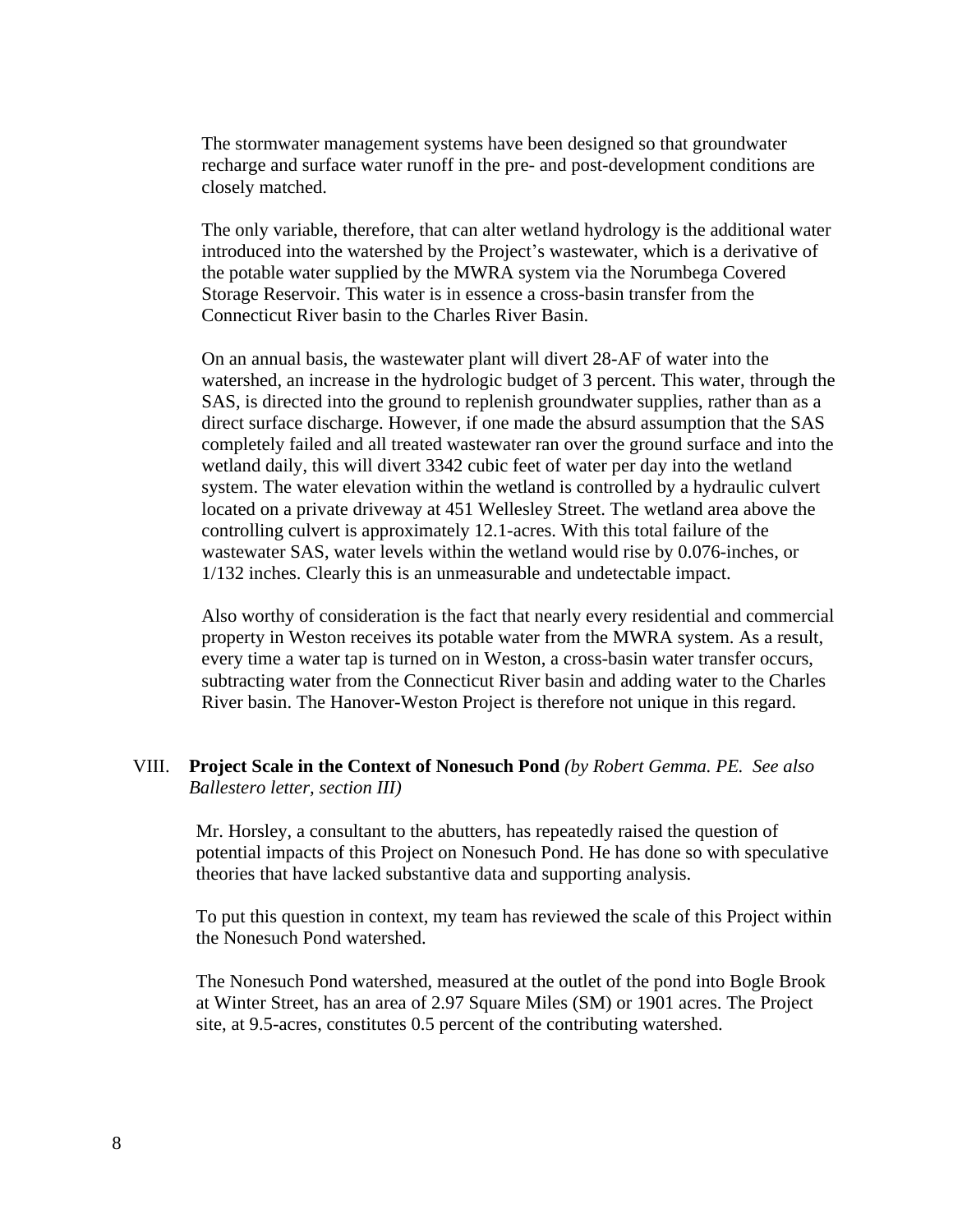The annual precipitation water supplied to the watershed, again based on an annual rainfall of 44-inches, is 6970 acre-feet of water. The Project site contributes 35 acrefeet of water, or 0.5% of the flow into Nonesuch Pond.

The watershed is presently 47.3 percent urbanized, which translates to approximately 899-acres of impervious area within the watershed. The Hanover-Weston Project will add about 3.7-acres of impervious area to the watershed, an increase of about 0.4 percent.

Within the urbanized areas are the Weston High School and Middle School Complex, The Rivers School Complex, a portion of the Regis College Campus, the Massachusetts Turnpike Maintenance Facility and the affordable housing Project at Dickson Lane. These properties all have more impervious area than is proposed for the Hanover Project. Within this watershed is also 2.1-miles of Interstate-90, which contributes about 24-acres of impervious area, area that is a major contributor of road-based pollutants. Additionally, the Weston public school facility has a wastewater treatment plant with a SAS.

Beyond these large complexes, the watershed is home to several hundred single family homes, large and small. These homes all have some type of SAS for wastewater disposal. While the newer homes have Title 5 compliant septic systems, there are still many homes with failing cesspools. It is well established in published scientific studies that single family septic systems are a major contributor to surface water quality degradation, certainly much more so than highly regulated and monitored WWTPs.

If Mr. Horsley's speculative assertions on water quality are to be taken seriously, he should submit a quantitative analysis that considers not only the Hanover Project, but also the existing contributors to water quality degradation including impervious areas that lack stormwater controls, existing wastewater plants and existing septic systems. Without such a quantitative analysis, Mr. Horsley's comments remain purely speculative. As your Board is certainly aware, testimony from experts must be grounded in fact, not speculation.

## IX. **Neighbors Yards/Basements** (*by Charlie Head and Vern Kokosa, P.E.)*

The current groundwater model demonstrates no material rise in groundwater levels under neighbor's homes due to the post-development conditions that is different than pre-development conditions. Mounding shown by the model under neighbor's basements is due to the application of the 10-year storm; the rise in groundwater levels is no different than was measured during a natural event such as Tropical Storm Ida (which was about a 10-year storm). Our conclusion about mounding on the property immediately adjacent to the Project site referenced in Section 4.3.3 of Sanborn Head's November 22, 2021, Groundwater Model Report remains unchanged – the groundwater mound stays 1.5 feet or more below the ground surface.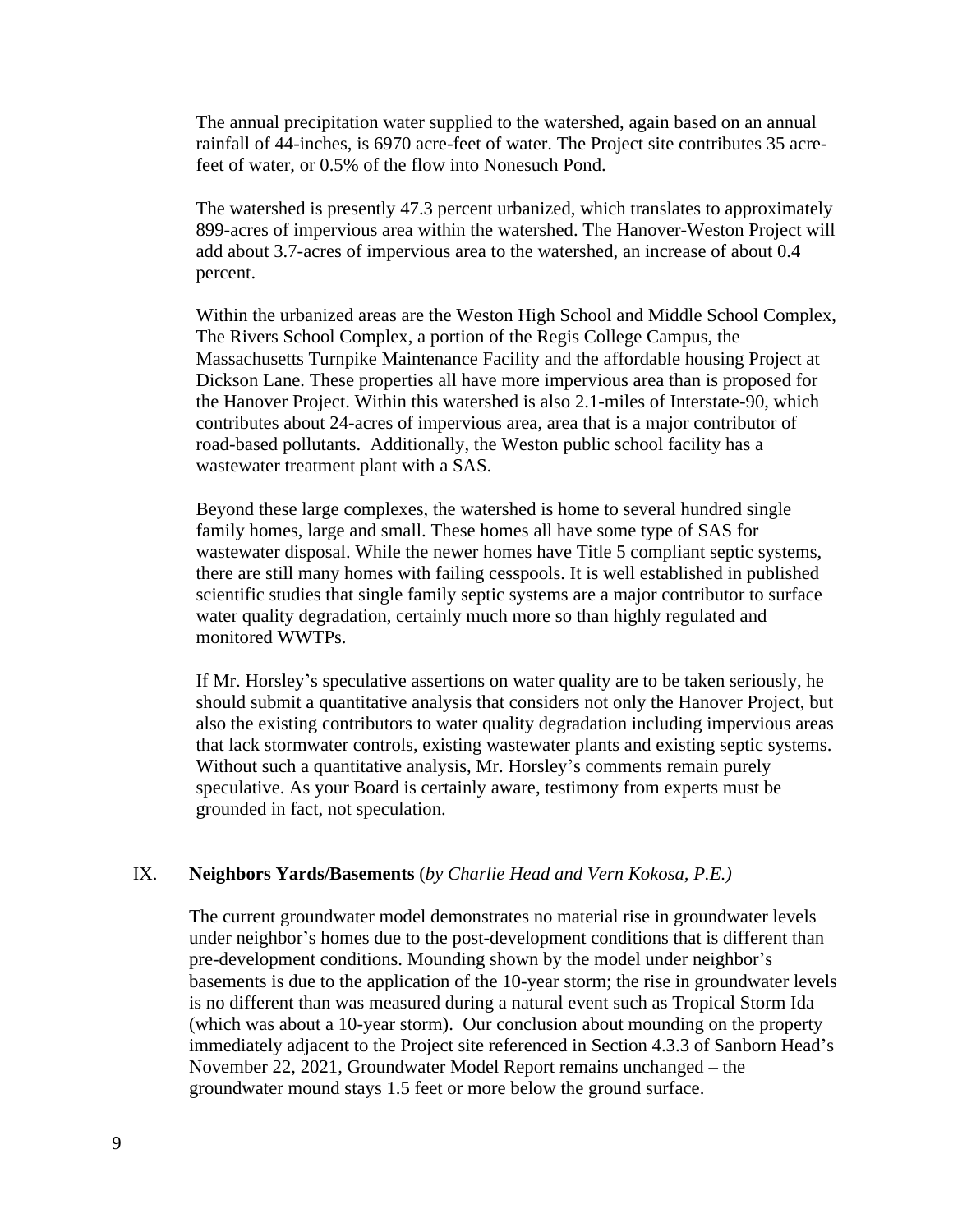# **RESPONSE MATRIX Stormwater/Wastewater/Civil**

*(Matrix Attached)*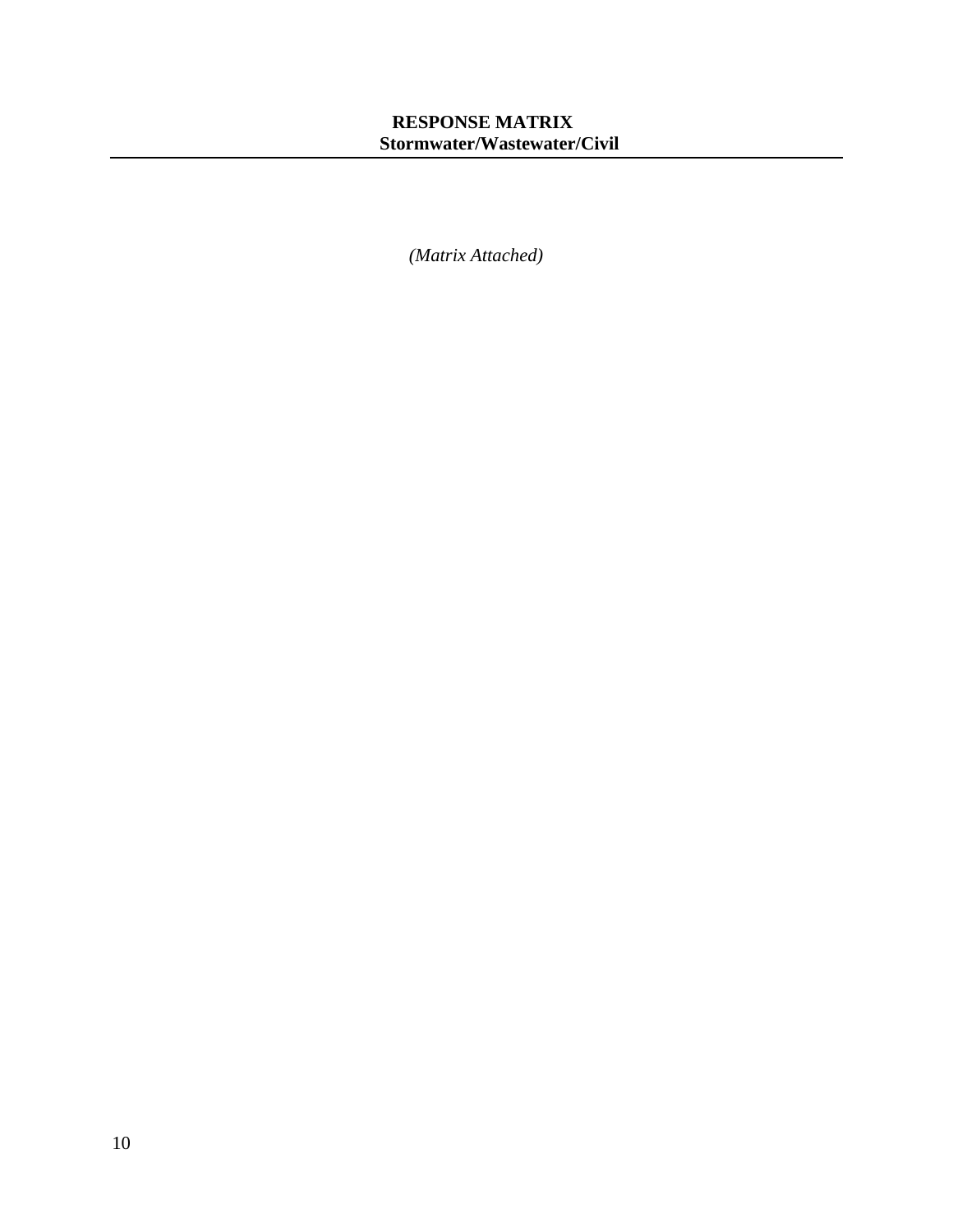Response to Horsley letter dated 2 June 2021 Thomas P. Ballestero, PhD, PE, PH, PG, CGWP 25 February 2022

This Horsley letter addresses potential consequences to Nonesuch Pond resulting from the infiltration of treated wastewater effluent at the proposed 518 South Avenue site. In addition, the letter addresses some more global issues with the infiltrated treated wastewater from the 518 South Avenue proposal.

An estimated travel time in Bogle Brook from the 518 South Avenue site to Nonesuch Pond is reported as 4 hours, however no supporting documentation is provided. This estimate conflicts with other assumptions made in the letter, to be discussed later. Groundwater flow is described as moving from the site, and southerly under the Massachusetts Turnpike and then westerly to Nonesuch Pond. Again, no supporting documentation is provided to support this statement aside from a sketch on a USGS topographic map on the second page of the document. In peer-reviews such as this, the same level of effort and documentation should be held for the peer reviewers as for the applicant.

The letter then goes on to introduce harmful algal blooms and in the same paragraph mentions Nonesuch Pond. No information is provided for nutrient concentrations in Nonesuch Pond or if harmful algal blooms have ever occurred on the Pond. The Massachusetts impaired waters list was reviewed for the last two reporting periods (2016

<https://www.epa.gov/sites/default/files/2020-01/documents/2016-ma-303d-list-report.pdf> and 2018-2020 [https://www.epa.gov/system/files/documents/2022-02/2018-2020-ma-303d-list-](https://www.epa.gov/system/files/documents/2022-02/2018-2020-ma-303d-list-report.pdf)

report.pdf ). Bogle Brook is not listed as impaired. Nonesuch Pond is listed as impaired: the impairment is not nutrients but rather non-native aquatic plants (curly leaf pond weed). Horsley notes that harmful algal blooms are becoming problematic throughout the

Commonwealth and more than likely caused by excessive amounts of nitrogen and phosphorus (nutrients). He then states" *The concentrations of these nutrients in Nonesuch Pond are dependent upon upstream sources including discharges of wastewater and stormwater*". Which is in part true, but he fails to mention that the Nonesuch Pond nutrients are also derived from land uses on the shores of the Pond itself as well as in and on the pond itself (legacy Phosphorus in the sediments, atmospheric deposition, birds. Horsley fails to distinguish between total Phosphorus (TP) and soluble reactive Phosphorus (SRP). This is very important because although regulations my be promulgated on TP, it is SRP that is most associated with eutrophication in ponds and lakes.

Horsley then goes on to describe his Phosphorus loading assessment from the 518 South Avenue site to Nonesuch Pond. The analysis presented in severely flawed. To begin with, the 518 South Avenue site treated wastewater effluent is infiltrated into the ground, and the ground has a very high capacity of absorption of Phosphorus (Ryden and Pratt, 1980 <https://hilgardia.ucanr.edu/Abstract/?a=hilg.v48n01p036>). This means that the Phosphorus

concentration used by Horsley (4 mg/l) is unrealistic. Horsley uses the design flow for his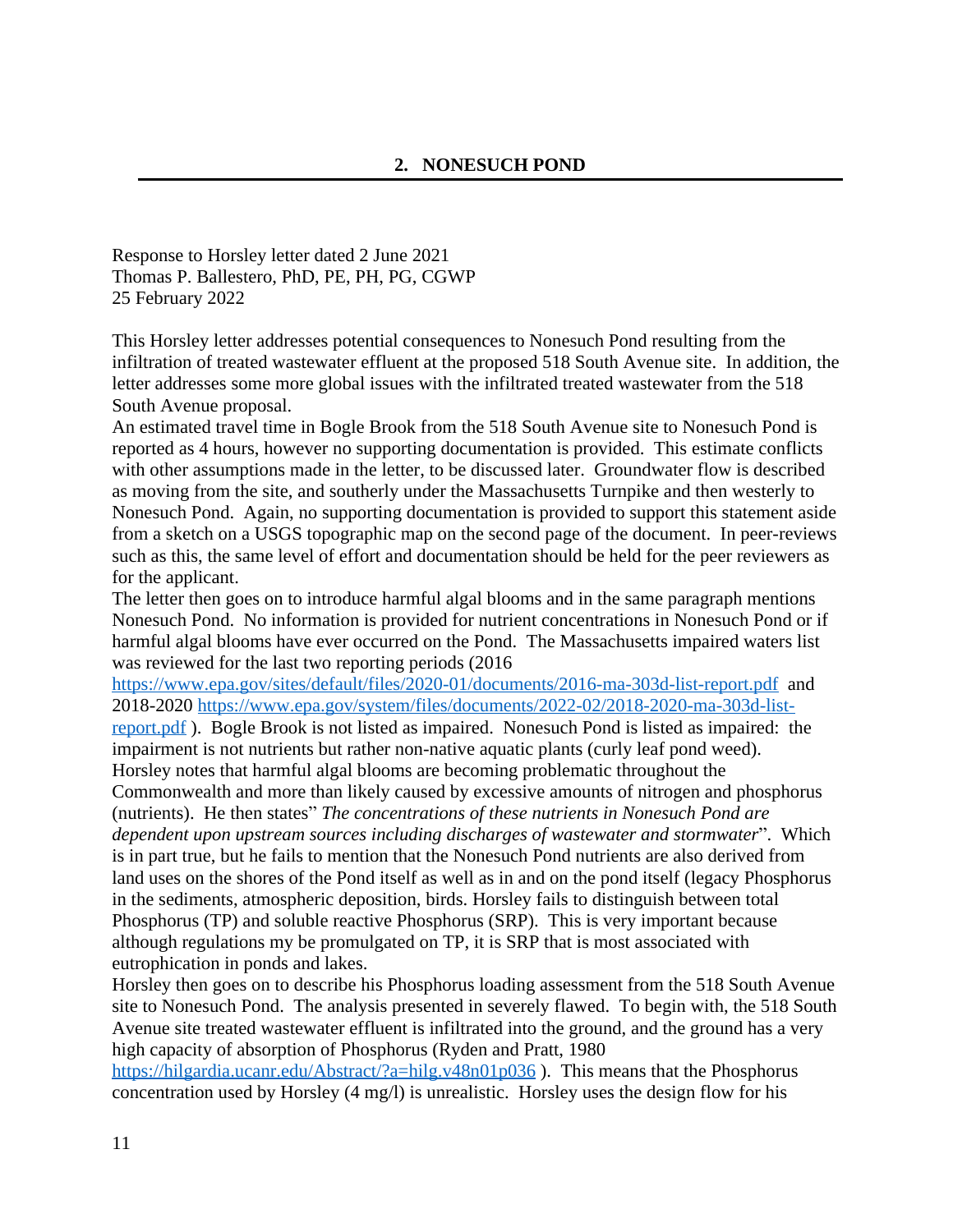analysis (38,000 gallons per day), which is incorrect: the design flow is 33,000 gallons per day. However, the design flow should not be used in an analysis like Horsley's because the design flow is an uncommon high flow event, rather the average flow should be used, and that is 22,000 gallons per day. To continue with his analysis, Horsley then uses the 7Q10 flow as a flow to compare to the wastewater discharge: this is an "apples to oranges" comparison. Bogle Brook next to the 518 South Avenue site is an intermittent stream: there is no flow in the intermittent stream at the 518 South Avenue site at very low flows. The 7Q10 value that Horsley uses for his Phosphorus analysis is a 7Q10 from a Streamstats effort presented to the Weston Conservation Commission and this streamflow is 0.00586 cfs. Horsley then takes the inflated treated wastewater flow and mixes it with the 7Q10 flow. Horsley's error here is that the infiltrated treated wastewater does not all flow into Bogle Brook at the site, rather it is almost entirely underground: moving and mixing with all other groundwaters in its flow towards Nonesuch Pond and not flowing into Bogle Brook as Horsley insinuates. Horsley presents no documentation to support this assumption. As a result, the completely mixed Phosphorus loading to Nonesuch Pond, presented by Horsley, is fiction. If Horsley's analysis had any semblance of reality associated with it, the other, already existing treated wastewater infiltration systems in the watershed would have already driven Nonesuch Pond to eutrophication, and this has not happened.

To continue with his example, Horsley then uses EPA guidance for Phosphorus concentrations in streams and lakes. Horsley states in his letter that, "*The U.S. Environmental Protection Agency has established a standard of 0.050 mg/liter for freshwater streams (USEPA, 1986) and 0.084 mg/liter for lakes (USEPA, 1999)…* ". What Horsley failed to present from the document he cites (EPA, 1986 [https://www.epa.gov/sites/default/files/2018-10/documents/quality-criteria](https://www.epa.gov/sites/default/files/2018-10/documents/quality-criteria-water-1986.pdf)water-1986.pdf) is that at the very beginning of the Phosphate Phosphorus section it states, "*Although a total phosphorus criterion to control nuisance aquatic growths is not presented, it is believed that the following rationale to support such a criterion, which currently is evolving, should be considered*." EPA has not set a Phosphorus standard for freshwater or lakes. There is only guidance. In the Commonwealth of Massachusetts, the guidance for water quality is 13 CMR 4 (<https://www.epa.gov/sites/default/files/2014-12/documents/mawqs-2006.pdf>). In this guidance, water quality limits are developed by drainage basin. Bogle Brook is in the Charles River Basin, the only established water quality criteria in the Charles River watershed is for copper. Horsley focuses his analysis on Bogle Brook Phosphorus concentration without touching on the fact that Bogle Brook is in the Charles River watershed and therefore subject to the Upper/Middle Charles River Total Maximum Daily Load (TMDL) criteria for Phosphorus (EPA, 2011). It is in the TMDL context that Mr. Horsley should be presenting his Phosphorus analyses. Horsley requests a detailed Phosphorus analysis based upon his faulty presentation, as noted previously. Factually, the treated wastewater infiltration is subject to the permit granted to the facility by MA DEP. Horsley presents no evidence that there is an existing or pending Phosphorus issue in Bogle Brook or Nonesuch Pond. The most likely source of groundwater Phosphorus to Nonesuch Pond are groundwaters in closest proximity to the Pond itself, including other wastewater disposal systems, due to the fact that with a short travel distance through soil, little of the subsurface Phosphorus would have been absorbed by soils. In addition, the other direct inputs of Phosphorus to the Pond are from: atmospheric deposition, highway runoff, and birds. Without this watershed context or providing documentation, Horsley's comments are hollow.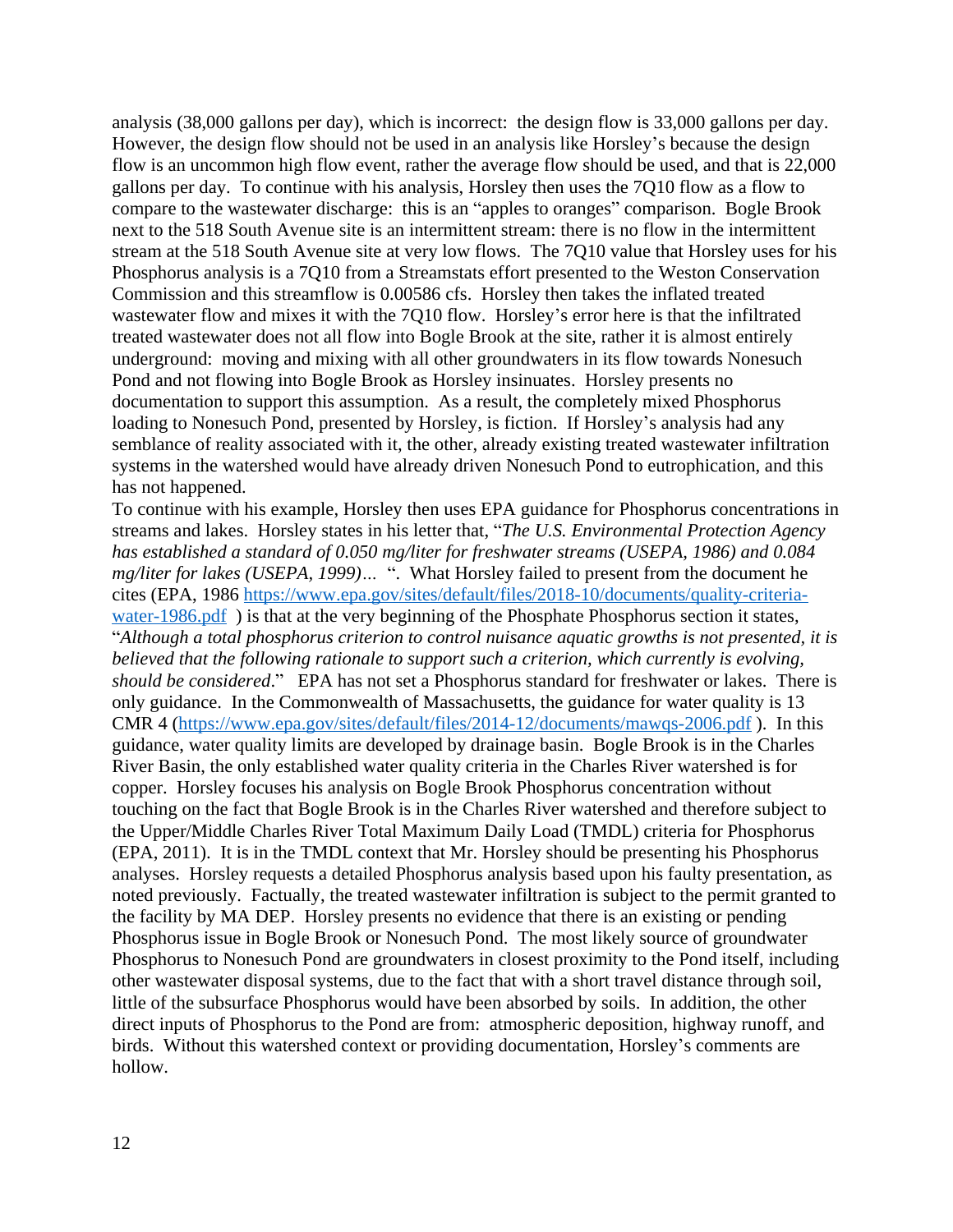Horsley mentions that the groundwater flow path from the 518 South Avenue site crosses the Weston Aquifer protection district. Horsley's concern is that the aquifer is, "… *a potential drinking water supply area*…" As the 518 South Avenue site is on the northwest fringe of this district, it is not the optimal location for a community water suppl well. If the concern is that the infiltrated treated wastewater would flow eastward towards a more logical location for a community water supply well, this reverses Horsley's hydrogeologic conceptual model previously presented in his letter: earlier, when discussing Phosphorus, the infiltrated treated wastewater would discharge to the stream, yet now for this aquifer concern the water would flow past the stream to recharge the aquifer on the other side of the stream. In ambient settings (without pumping or excessive hydraulic stresses) Bogle Brook acts as a barrier to groundwater moving from one side of the stream to the other. Therefore the scenario Horsley posits of the treated wastewater is conceptually unrealistic. The most logical place for a community water supply well is south of I90 between Winter Street and Wellesley Street. A portion of this aquifer protection district may be found in the following figure. Horsley failed to recognize in his letter that the high school and junior high school wastewater (2017 MA groundwater discharge permit 629: 28,900 gpd flow) is disposed of into this same aquifer protection district.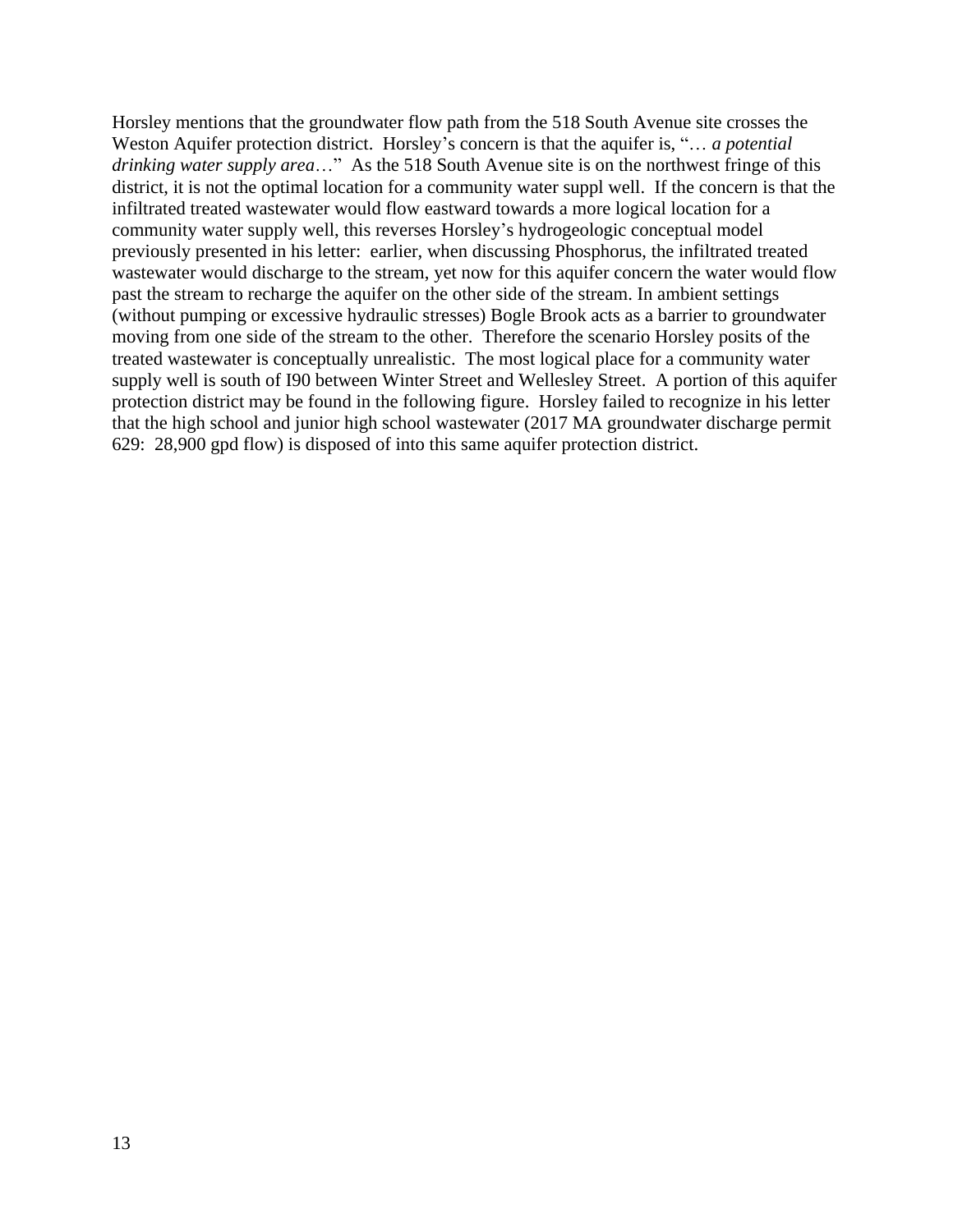

Horsley then switches from nutrients in the infiltrated wastewater to per- and poly-fluorinated substances (PFAS and PFOS), "…*may also contribute a range of so-called "contaminants of emerging concern". The contaminants include pharmaceuticals, flame retardants, and per- and polyfluoroalkyl substances (PFAS) that are showing up in groundwater and surface waters*." Horsley presents no documentation to support this speculative claim, and as such this is another hollow claim. If this is truly a concern, the Town may certainly add as a condition of approval that all efforts shall be taken to use products for the construction of the site structures that are free of these contaminants. Horsley then asserts without any documentation that, *"…These contaminants are derived from human wastewater and can reach unsafe concentrations in higher density (concentrated) developments with wastewater discharges.*" In the first place, these contaminants are not derived from wastewater, rather, they move via various pathways then contaminants enter the wastewater stream. The most common sources of PFAS/PFOS are: Drinking water; Soil and water at or near waste sites; Fire extinguishing foam; Manufacturing or chemical production facilities that produce or use PFAS; Food; Food packaging; Household products and dust; Personal care products; and Biosolids (source: [https://www.epa.gov/pfas/our-](https://www.epa.gov/pfas/our-current-understanding-human-health-and-environmental-risks-pfas)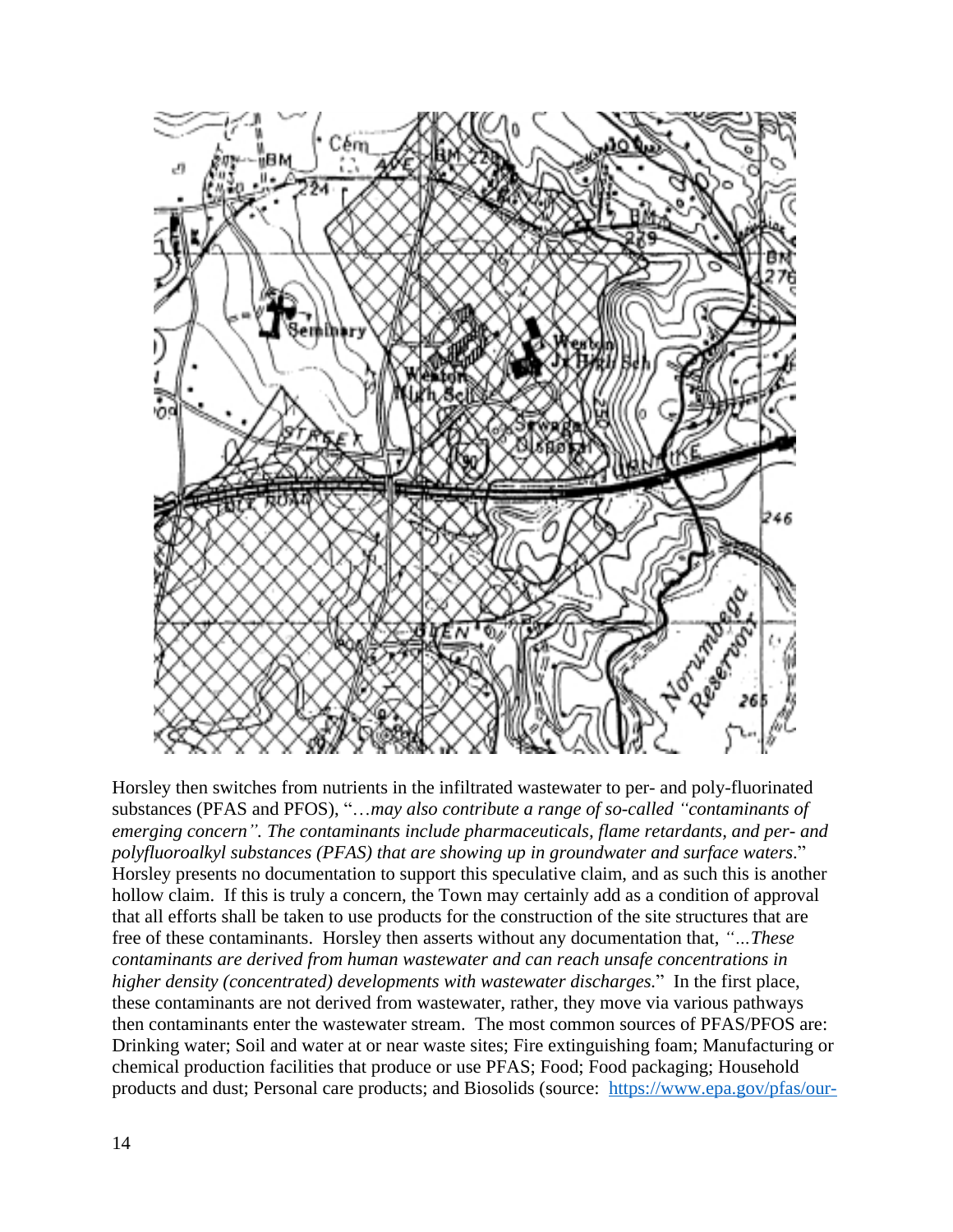current-understanding-human-health-and-environmental-risks-pfas ). Note that biosolids (the sludge remaining after wastewater treatment is a source of PFAS, however wastewater is not listed. Nor has EPA promulgated regulations or action plans for domestic wastewater whereas it has embarked on rulemaking for wastewater from PFAS manufacturers (source:

[https://www.epa.gov/newsreleases/epa-announces-plans-new-wastewater-regulations-including](https://www.epa.gov/newsreleases/epa-announces-plans-new-wastewater-regulations-including-first-limits-pfas-updated)first-limits-pfas-updated ). The biosolids from the 518 South Avenue wastewater treatment facility are to be disposed of offsite and therefore do not pose as a risk to Bogle Brook. In the second place, Horsley provides no documentation that PFAS concentrations are related to site density. Horsley's statements about PFAS in treated wastewater at the 518 South Avenue site are grossly misleading.

To conclude, Horsley employs faulty logic and methods to insinuate that the infiltrated treated wastewater at the 518 South Avenue site will adversely affect Nonesuch Pond, all the while completely ignoring all other nutrient sources in the watershed draining to Nonesuch Pond. Horsley seizes on a known worldwide contaminant, PFAS and PFOS, and then implies that the 518 South Avenue Project will produce large quantities, without providing any evidence or supporting documentation.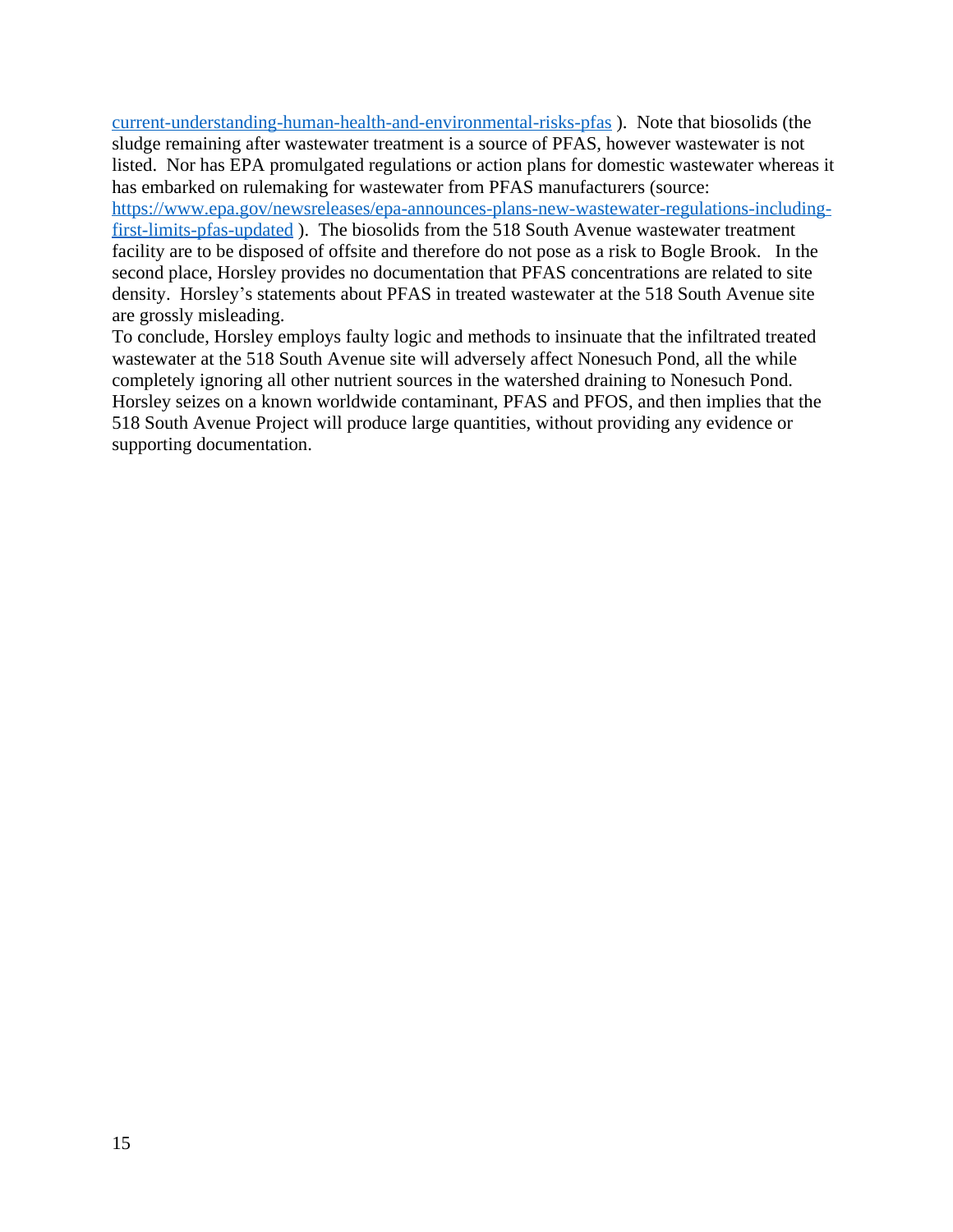# **Response to: MMA Comment Letter of January 3, 2022, and J. Matthew Davis Memo of January 14, 2022**

**MMA Observation 1: MODFLOW mounding simulations suggests proposed, post development conditions will create a new mixed groundwater and septic effluent breakout condition (i.e., mounding exceeding local land surface elevation) that would not occur under a comparable, predevelopment scenario.**

# **Davis Issue #3: Lacking Breakout Analysis**

*It is recommended that the applicant assess breakout in the areas that will be filled, using post-development design elevations. And it is recommended that the applicant assess the potential for groundwater seepage between the retaining wall to the east of the Primary Leach Field and the wetland boundary.*

The mounding analysis has been updated to assess groundwater seepage into the wetland. The following changes were made:

- The drain boundary to the east of the site was changed to a constant head boundary coincident with the stream within the wetland and the no flow boundary was expanded slightly so there is no flow west of the stream constant head boundary.
- Small adjustments were made to reflect post-development impervious areas more accurately.
- Stormwater infiltration rates were adjusted to reflect hydrographs accounting for the addition of stormwater storage; and
- Based on subsequent verification model runs, the specific yield of the zones representing the sand and the transition between the sand and the till were adjusted from 0.125 to 0.1 and from 0.1 to 0.08, respectively, to better match the model outcomes with the observed groundwater response to Tropical Storm Ida.

An updated calibration plot and model matches to the observed Ida response are are to be presented in slide format at the March 8 continued public hearing.

Based on updated model simulations, and assuming a design condition of 80% treated wastewater loading for 90 days plus the addition of a 10-year storm event at day 90 added to the Estimated Seasonal High Groundwater (ESHGW) table, a groundwater seepage face will form at the wetland boundary and will dissipate over a few days' time. This is the same seepage condition predicted by the model for the pre-development condition if Tropical Storm Ida had occurred during seasonal high groundwater.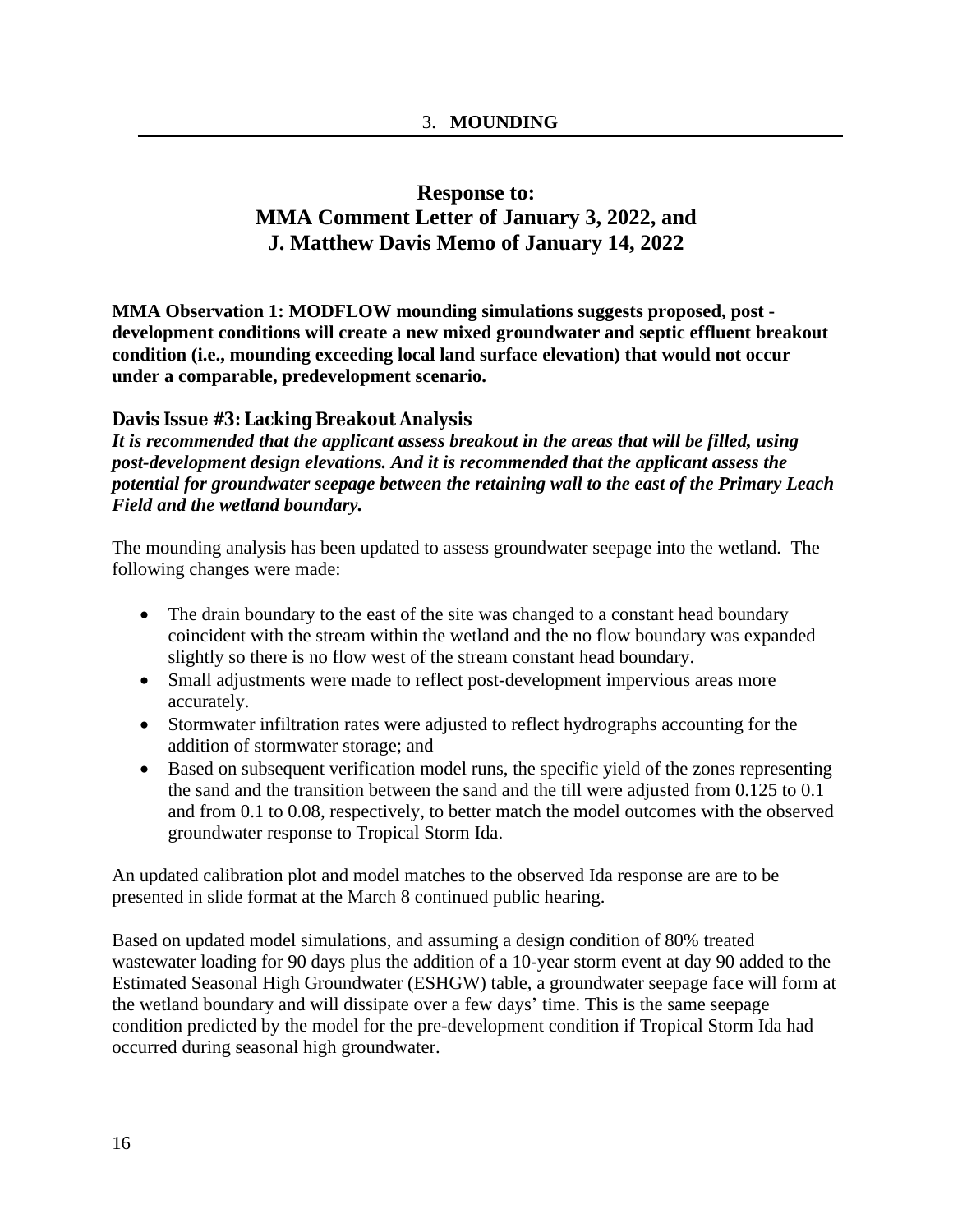**Conclusion: Under the DEP-required design condition, there is no difference between preand post-development conditions at the edge of the wetland. The wetland will continue to function as it has pre-development during the design conditions required by DEP.** 

**MMA Observation 2: Certain relevant information appears to be excluded in estimating starting groundwater conditions near the proposed stormwater infiltration areas. Including**



**this information suggests the analysis is not successful in demonstrating these areas will function reliably and/or in a manner consistent with how they have been modeled.**

**Davis Issue #1: Use of ESHGW Data in Analysis**

On February 9, 2022, two test pits were excavated by Wellesley Contracting, Inc. in locations shown on the site sketch below. The test pits were observed and logged by Luke Norton, P.E. of Sanborn Head, a certified Soil Evaluator in Massachusetts. The test pits were also

witnessed by the Town of Weston's peer reviewer, Patrick Garner, plus representatives of the applicant, including Dr. Thomas Ballestero and Robert Gemma, PE.

Test pit TP-519 was excavated in the northwest corner of the proposed stormwater infiltration Area No. 1. This test pit encountered soil conditions like other test pits excavated in Stormwater Area No. 1. Groundwater was encountered at 126 inches below grade, or about elevation 212.5 feet consistent with groundwater observations in other test pits and monitoring wells in the stormwater infiltration area. Test pit logs are attached.

Test pit TP-520 was excavated in the former tennis court area between previous test pits DTH-3 and DTH-4 and encountered soil conditions like other test pits excavated in Area No. 1. Further, observations in test pit TP-520 indicated that redoximorphic features and coloration were at the level of buried subsoil associated with tennis court construction, and not estimated seasonal high groundwater (ESHGW). Groundwater was not encountered to a depth of 6 feet.

Previously, the applicant used an ESHGW level of elevation 215.3 for design of proposed Stormwater Area No. 1 based on redoximorphic features observed in test pit TP-503. Test pit TP-503 is located inside the proposed Stormwater Area No. 1 area about 60 feet to the south of the recently excavated test pit TP-519. Soil conditions in test pit-503 were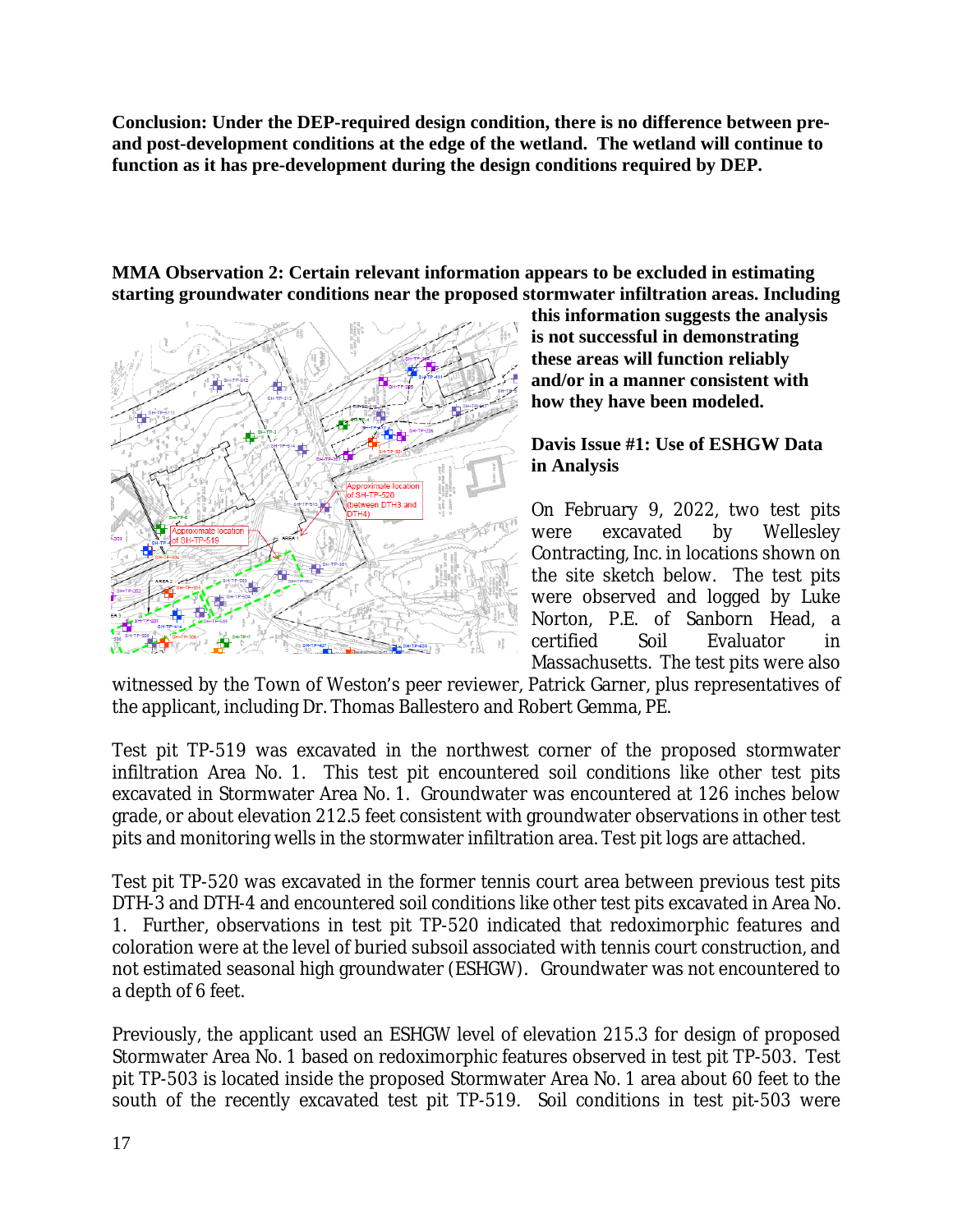observed to be very similar to test pit TP-519 and groundwater was encountered in test pit TP-503 at about 212.2 feet, consistent with observations in test pit TP-519.

Reviewers were concerned about mounded groundwater growing into the stormwater infiltration areas and that this would limit their ability to infiltrate water. The reality is that while for design, only infiltration out the bottom of a system is employed as a metric to be conservative in sizing systems, the reality is that during the real performance of these systems a very significant portion of infiltration in subsurface stormwater infiltration systems occurs out the sidewalls. Therefore, during the short period of time in the extreme storms that such mounding occurs in the infiltration systems, their performance will not be diminished. To support this conclusion, below is a figure that shows the actual infiltration observed in a stormwater infiltration system and that was estimated using a model. The solid black line is the line of perfect agreement. The red dots are points plotted using a model that only allows infiltration out the bottom of the system and the green triangles are the points plotted when using a model that allows sidewall and bottom infiltration. This system is in a soil with lower permeability than the soil at the 518 South Avenue site. As is evident, in general bottom infiltration underpredicts the infiltration volume. Particularly with large storms (the points at the right of the plot), the larger the storm, the more water moves out the sides rather than the bottom. This is because with small storms, the water does not pond high enough in the system to even have the ability to flow out the sides. For the large storms, when water is able to pond in the systems, well over half of the infiltrated water flows out the sidewalls of these systems.



Comparison of measured versus modeled stormwater infiltration (Macadam, 2018: <https://www.unh.edu/unhsc/pubs-specs-info>)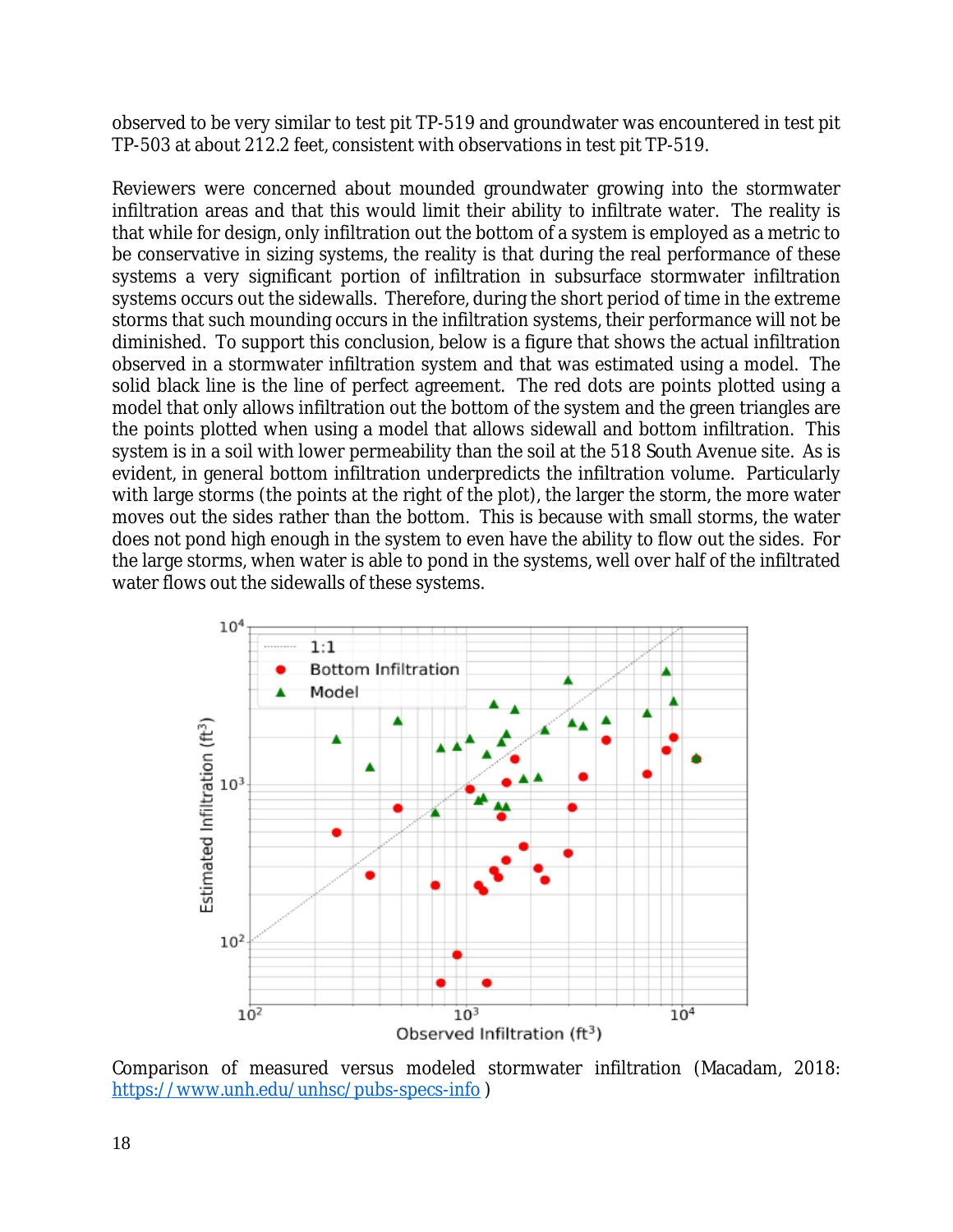# **Conclusion: An ESHGW level of elevation 215.3 feet is still considered the appropriate basis of design for Stormwater Area No. 1.**

**Observation 3: Retaining walls and associated impermeable liners that are components of the proposed design may significantly affect and locally increase groundwater mounding under post-development conditions. No information has been provided to demonstrate mounding interference will not occur, as has been assumed in the MODFLOW model.**

**Davis Issue #2: Disconnect between Pre-development vs. Post-development; Impact of Structures on Mounding**

*It appears that the retaining walls will impact the groundwater flow, though these effects have not yet been accounted for and it appears that the retaining walls will impact the groundwater flow, though these effects have not yet been accounted for.*

The groundwater mound formed under the design condition after the addition of stormwater storage does not encroach on building or retaining wall foundation elements.

**Conclusion: Retaining wall foundations and building foundations will have no effect on the groundwater mounding.**